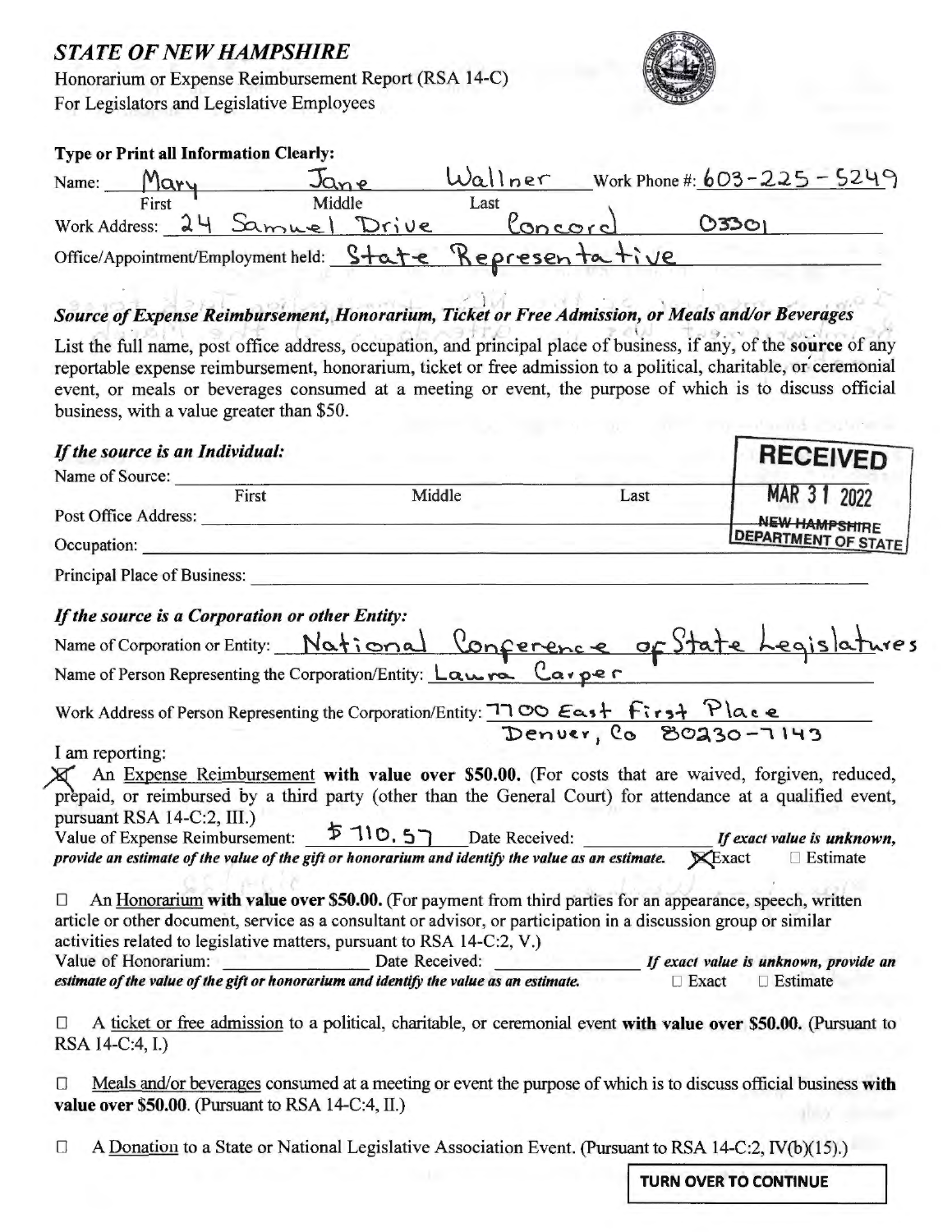For a report relating to an Expense Reimbursement or Honorarium, you are required to attach a copy of the agenda or an equivalent document which addresses the subjects addressed and the time schedule of all activities at the event. Indicate below the names of the sponsors of activities in cases where they are not indicated on the agenda or equivalent document.

Provide a brief description of the service or event that gave rise to this Expense Reimbursement, Honorarium, ticket or free admission to a political, charitable, or celebratory event, or meals or beverages.

3792

 $V = -100$ 

LIS UNITED

| Iam a member of the NESL Immigration Task force. |  |  |  |  |
|--------------------------------------------------|--|--|--|--|
| Reimbursement was for attendance at the March    |  |  |  |  |
| meeting,                                         |  |  |  |  |

#### *Source of a Donation to a State or National Legislative Association Event*

Provide an itemized report of all individuals, corporations, or other entities from whom you received a donation on behalf of a state or national legislative association event.

| Full Name of Donator<br><b>NEW HAMPSHITE</b> | Post Office Address      | Value of Donation                                                                                                                                                                                                                                                                                                                                                                                                                                            | Date Received | Name of Legislative Association |
|----------------------------------------------|--------------------------|--------------------------------------------------------------------------------------------------------------------------------------------------------------------------------------------------------------------------------------------------------------------------------------------------------------------------------------------------------------------------------------------------------------------------------------------------------------|---------------|---------------------------------|
|                                              |                          |                                                                                                                                                                                                                                                                                                                                                                                                                                                              |               |                                 |
|                                              |                          |                                                                                                                                                                                                                                                                                                                                                                                                                                                              |               |                                 |
|                                              |                          | alon all and control the state of the state and the first state of the first state of the first state of the s                                                                                                                                                                                                                                                                                                                                               |               |                                 |
|                                              |                          | $\mathcal{F} = \mathcal{F} \mathcal{F} \mathcal{F} \mathcal{F} \mathcal{F} \mathcal{F} \mathcal{F} \mathcal{F} \mathcal{F} \mathcal{F} \mathcal{F} \mathcal{F} \mathcal{F} \mathcal{F} \mathcal{F} \mathcal{F} \mathcal{F} \mathcal{F} \mathcal{F} \mathcal{F} \mathcal{F} \mathcal{F} \mathcal{F} \mathcal{F} \mathcal{F} \mathcal{F} \mathcal{F} \mathcal{F} \mathcal{F} \mathcal{F} \mathcal{F} \mathcal{F} \mathcal{F} \mathcal{F} \mathcal{F} \mathcal$ |               |                                 |
|                                              | - WHI AND THE COURT.     |                                                                                                                                                                                                                                                                                                                                                                                                                                                              |               |                                 |
|                                              | <b>TAGANY</b><br>Telefon | <b>NAVITS</b>                                                                                                                                                                                                                                                                                                                                                                                                                                                |               |                                 |

(Attach Additional Sheets if Necessary)

"I have read RSA 14-C and hereby swear or affirm that the foregoing information is true and complete to the best of my knowledge and belief."

 $\frac{3}{2}$ <br>DATEFILED May le Wallmer

**RSA 14-C:7 Penalty.** Any person who knowingly fails to comply with the provisions of this chapter or knowingly files a false report shall be guilty of a misdemeanor.Please provide the following information about the person filing this report.

#### **This information will not be made public:**

| This miormation will not be made public: |                  |     |  |
|------------------------------------------|------------------|-----|--|
| Home Phone:                              |                  |     |  |
| Home Address:                            |                  |     |  |
| <b>STREET</b>                            | <b>TOWN/CITY</b> | ZIP |  |
| Mailing Address if different:            |                  |     |  |
| E-mail Address:                          |                  |     |  |

Return to: Secretary of State's Office, State House Room 204, Concord, NH 03301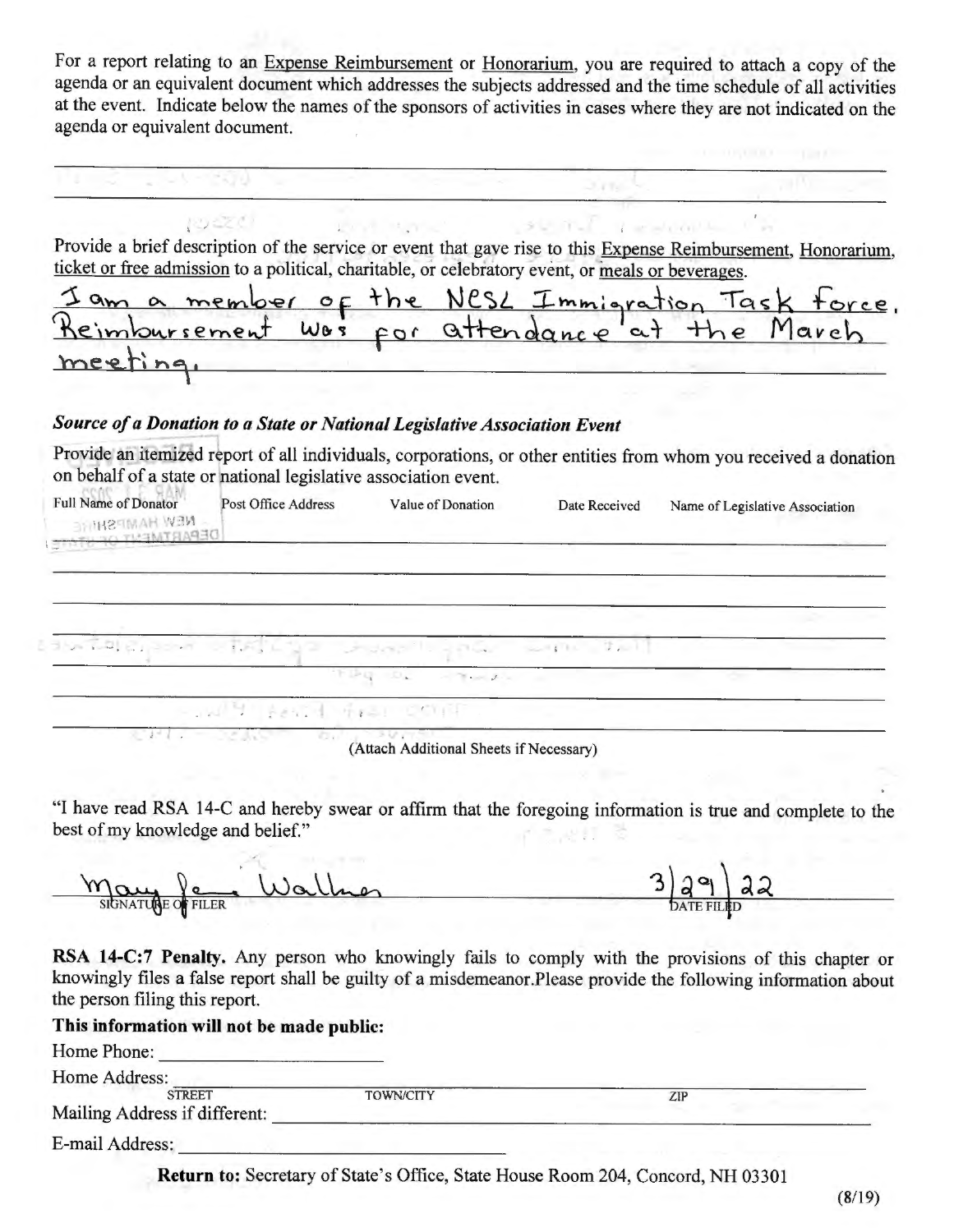

NATIONAL CONFERENCE OF STATE LEGISLATURES

# **NCSL Task Force on Immigration and the States**

March 11-12, 2022 Washington, D.C. Kimpton George Hotel and Hall of the States

| $5:30 - 7:00$ p.m.<br><b>Leaders Conference</b><br>Room BC, Kimpton<br>George Hotel | <b>Welcome Reception</b><br>Mingle with task force members.                                                                                                                                                                                                                                                                                                                                                                                                                          |
|-------------------------------------------------------------------------------------|--------------------------------------------------------------------------------------------------------------------------------------------------------------------------------------------------------------------------------------------------------------------------------------------------------------------------------------------------------------------------------------------------------------------------------------------------------------------------------------|
|                                                                                     |                                                                                                                                                                                                                                                                                                                                                                                                                                                                                      |
| 8:15 a.m.<br>Lobby, Kimpton<br>George Hotel                                         | <b>Meet in Hotel Lobby</b><br>Walk to Hall of the States building across the street.                                                                                                                                                                                                                                                                                                                                                                                                 |
| $8:30 - 9:00$ a.m.<br>Suite 515, Hall of the<br><b>States</b>                       | <b>Breakfast Buffet</b>                                                                                                                                                                                                                                                                                                                                                                                                                                                              |
| $9:00 - 9:30$ a.m.                                                                  | <b>Welcome and Introductions</b><br>Speakers:<br>Senator Mo Denis, Nevada, Task Force Co-Chair<br>Senator John McCollister, Nebraska, Task Force Co-Chair<br>$\bullet$<br>J.J. Gentry, Counsel, Staff Chair, NCSL Executive Committee                                                                                                                                                                                                                                                |
| $9:30 - 10:45$ a.m.                                                                 | Immigration Reform at the Federal and State Level<br>Immigration reform requires coordination and cooperation between all levels of<br>government - federal, state and local. This session will feature a federal update<br>from NCSL staff, including a report on the current state of U.S. immigration policy<br>highlighting the economic, humanitarian, international and security aspects of the<br>issue.<br>Speaker:<br>Erlinda A. Doherty, senior legislative director, NCSL |
| $10:45 - 11:00$ a.m.                                                                | <b>Break</b>                                                                                                                                                                                                                                                                                                                                                                                                                                                                         |
| 11:00 a.m. - Noon                                                                   | <b>DHS and HHS Federal Agency Roundtable</b><br>Representatives from the Department of Homeland Security and Department of<br>Health and Human Services will provide an update on immigration, migration, and<br>resettlement policies, enforcement and operations, protocols and changes.<br>Moderator:<br>Brian Hyer, director, State and Local Affairs, U.S. Department of Homeland<br>Security                                                                                   |